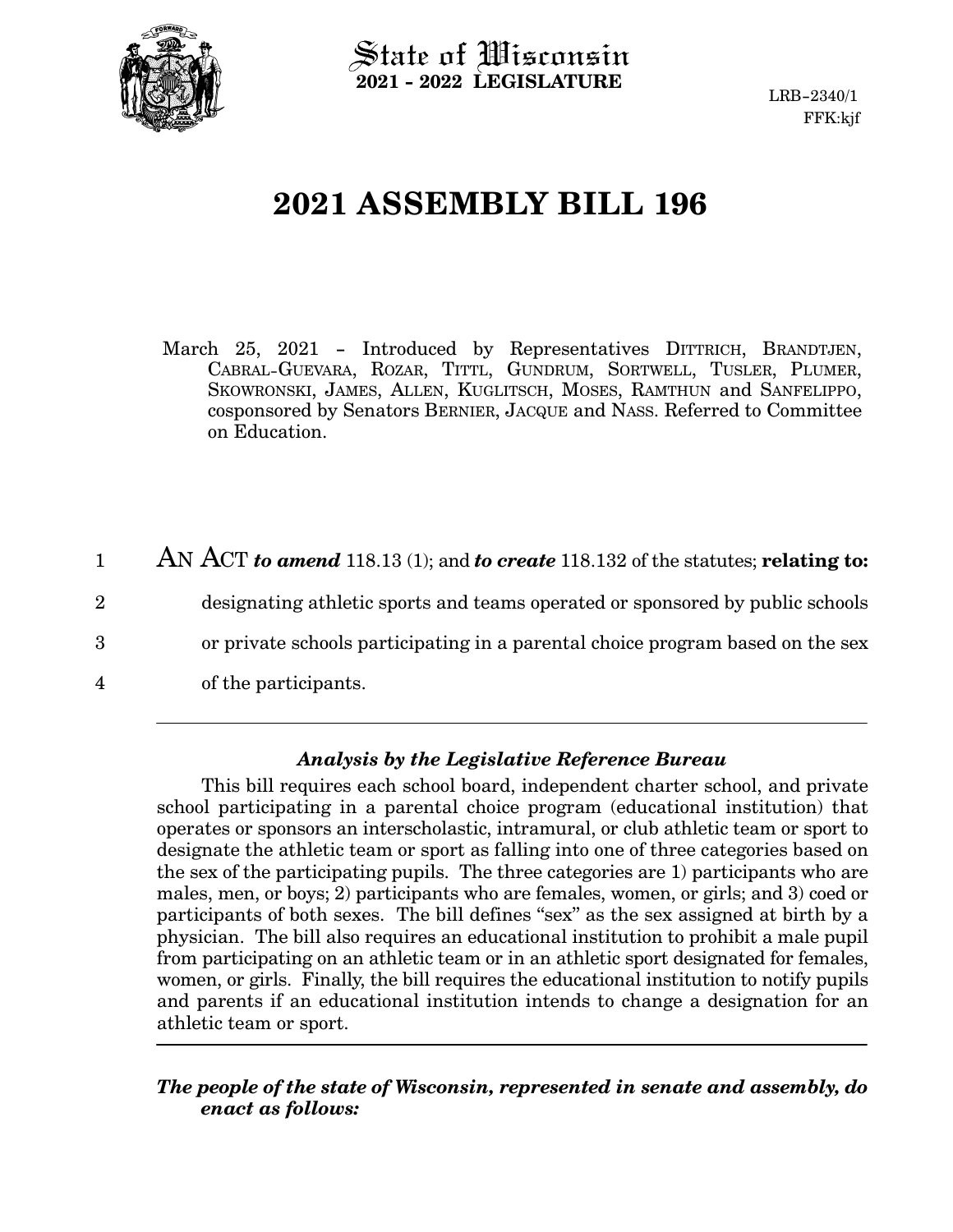$2021 - 2022$  Legislature  $-2 -$ 

## **ASSEMBLY BILL 196**

| $\mathbf{1}$     | <b>SECTION 1.</b> 118.13 (1) of the statutes is amended to read:                       |
|------------------|----------------------------------------------------------------------------------------|
| $\sqrt{2}$       | 118.13 (1) Except as provided in s. ss. 118.132 (2) (b) and 120.13 (37m), no           |
| $\boldsymbol{3}$ | person may be denied admission to any public school or be denied participation in,     |
| $\overline{4}$   | be denied the benefits of or be discriminated against in any curricular,               |
| $\bf 5$          | extracurricular, pupil services, recreational or other program or activity because of  |
| $\boldsymbol{6}$ | the person's sex, race, religion, national origin, ancestry, creed, pregnancy, marital |
| 7                | or parental status, sexual orientation or physical, mental, emotional or learning      |
| $8\phantom{1}$   | disability.                                                                            |
| 9                | <b>SECTION 2.</b> 118.132 of the statutes is created to read:                          |
| 10               | 118.132 Interscholastic or intramural sports; designation as single sex                |
| 11               | or coed. (1) In this section:                                                          |
| 12               | (a) "Educational institution" means a school board, operator of a charter school       |
| 13               | authorized under s. 118.40 (2r) or $(2x)$ , and governing body of a private school     |
| 14               | participating in a program under s. 118.60 or 119.23.                                  |
| 15               | (b) "Sex" means the sex assigned to an individual at birth by a physician.             |
| 16               | (2) An educational institution that operates or sponsors an interscholastic,           |
| 17               | intramural, or club athletic team or sport shall do all of the following:              |
| 18               | (a) Expressly designate the athletic team or sport as one of the following based       |
| 19               | on the sex of the participating pupils:                                                |
| 20               | 1. Males, men, or boys,                                                                |
| 21               | 2. Females, women, or girls.                                                           |
| 22               | 3. Coed or mixed-sex.                                                                  |
| 23               | (b) Prohibit pupils of the male sex from participating on an athletic team or in       |
| 24               | an athletic sport that is designated for females, women, or girls under par. (a).      |